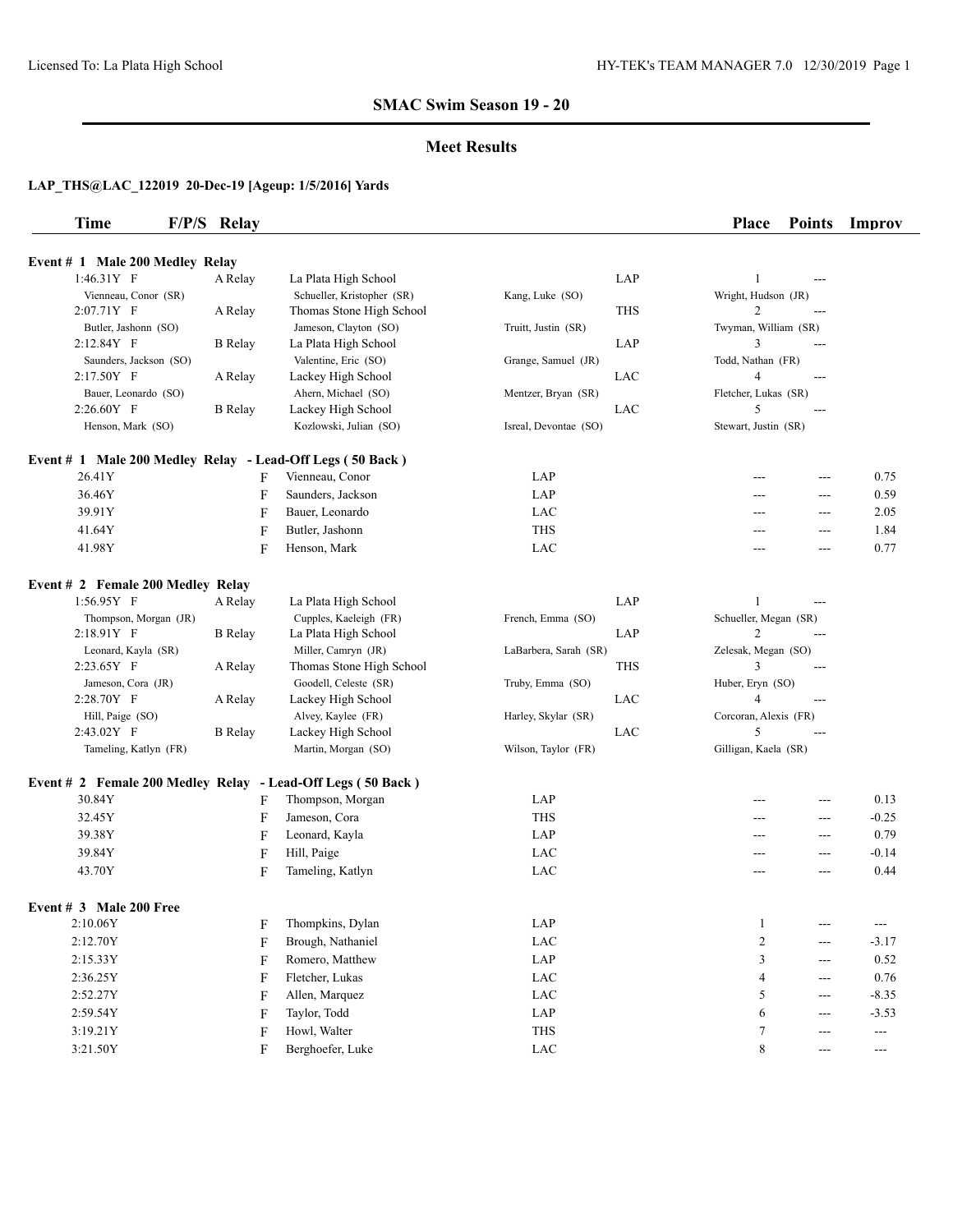#### **Meet Results**

| <b>Time</b>               | F/P/S Relay |             |                       |            | Place                   | <b>Points</b>  | Improv   |
|---------------------------|-------------|-------------|-----------------------|------------|-------------------------|----------------|----------|
| Event # 4 Female 200 Free |             |             |                       |            |                         |                |          |
| 2:22.15Y                  |             | F           | Jameson, Cora         | <b>THS</b> | $\mathbf{1}$            | $\overline{a}$ | $-2.30$  |
| 2:29.56Y                  |             | F           | LaBarbera, Sarah      | LAP        | $\overline{c}$          | $\overline{a}$ | $-2.57$  |
| 2:38.15Y                  |             | F           | Corcoran, Alexis      | LAC        | 3                       | $\overline{a}$ | $-1.81$  |
| 2:38.74Y                  |             | F           | Hayes, Riley          | LAP        | $\overline{4}$          | $ -$           | $-3.21$  |
| 2:46.47Y                  |             | F           | Cartwright, Mary      | <b>THS</b> | 5                       | $\overline{a}$ | 0.69     |
| 2:57.12Y                  |             | ${\bf F}$   | Grange, Kayla         | LAP        | 6                       | $--$           | $-4.27$  |
| 3:01.11Y                  |             | ${\bf F}$   | Tonnessen, Emily      | LAP        | $\tau$                  | $\overline{a}$ | $--$     |
| 3:02.41Y                  |             | F           | Welch, Katelyn        | LAC        | $\,$ $\,$               | $ -$           | $-5.14$  |
| Event $# 5$ Male 200 IM   |             |             |                       |            |                         |                |          |
| 2:10.95Y                  |             | F           | Jameson, Clayton      | <b>THS</b> | $\mathbf{1}$            | $\sim$ $\sim$  | $-0.44$  |
| 2:27.01Y                  |             | ${\bf F}$   | Raleigh, Ethan        | <b>LAC</b> | $\overline{c}$          | $\overline{a}$ | $-1.30$  |
| 2:41.45Y                  |             | F           | Grange, Samuel        | LAP        | 3                       | $\overline{a}$ | $-1.71$  |
| 2:53.76Y                  |             | ${\bf F}$   | Isreal, Devontae      | LAC        | $\overline{\mathbf{4}}$ | $\overline{a}$ | 5.35     |
| 3:14.13Y                  |             | ${\bf F}$   | LaBarbera, David      | LAP        | 5                       | $\overline{a}$ | 0.85     |
| 2:54.57Y                  | DQ          | F           | Saunders, Jackson     | LAP        | ---                     | $\overline{a}$ | $\cdots$ |
| Event $# 6$ Female 200 IM |             |             |                       |            |                         |                |          |
| 2:23.11Y                  |             | F           | Cupples, Kaeleigh     | LAP        | $\mathbf{1}$            | $\overline{a}$ | $-1.71$  |
| 2:46.09Y                  |             | F           | Grange, Kiera         | LAP        | $\overline{c}$          | $\overline{a}$ | $-2.54$  |
| 2:56.37Y                  |             | ${\bf F}$   | Truby, Emma           | <b>THS</b> | 3                       | $--$           | $-2.71$  |
| 3:06.14Y                  |             | F           | Leonard, Kayla        | LAP        | $\overline{4}$          | $\overline{a}$ | 4.10     |
| 3:11.97Y                  |             | F           | Alvey, Kaylee         | LAC        | 5                       | $\overline{a}$ | $-3.14$  |
| 3:12.35Y                  |             | F           | Berry, Morgan         | LAC        | 6                       | $\overline{a}$ | $-1.39$  |
| 3:13.25Y                  |             | F           | Huber, Eryn           | <b>THS</b> | $\tau$                  | $--$           | $\cdots$ |
| Event # 7 Male 50 Free    |             |             |                       |            |                         |                |          |
| 22.59Y                    |             | F           | Schueller, Kristopher | LAP        | $\mathbf{1}$            | $\overline{a}$ | 0.02     |
| 25.41Y                    |             | ${\bf F}$   | Wright, Hudson        | LAP        | $\overline{c}$          | $ -$           | $-0.25$  |
| 25.90Y                    |             | F           | Kang, Luke            | LAP        | 3                       | $\overline{a}$ | 0.40     |
| 28.11Y                    |             | ${\bf F}$   | Bradley, Travis       | LAC        | $\overline{4}$          | $--$           | 0.23     |
| 29.99Y                    |             | $\mathbf F$ | Todd, Nathan          | LAP        | 5                       | $\overline{a}$ | 0.42     |
| 32.41Y                    |             | F           | Offutt, Caleb         | <b>THS</b> | 6                       | $--$           | $-0.63$  |
| 35.18Y                    |             | F           | Riggs, Jake           | LAC        | $\boldsymbol{7}$        | $\overline{a}$ | 1.02     |
| 35.95Y                    |             | F           | Amaya, Marvin         | <b>THS</b> | $\,$ $\,$               | $\overline{a}$ | $--$     |
| 37.79Y                    |             | ${\bf F}$   | Milling, Tyreak       | LAC        | 9                       | $\overline{a}$ | $-2.67$  |
| 38.61Y                    |             | F           | Sandifer, Josh        | <b>LAC</b> | 10                      | $\overline{a}$ | 1.13     |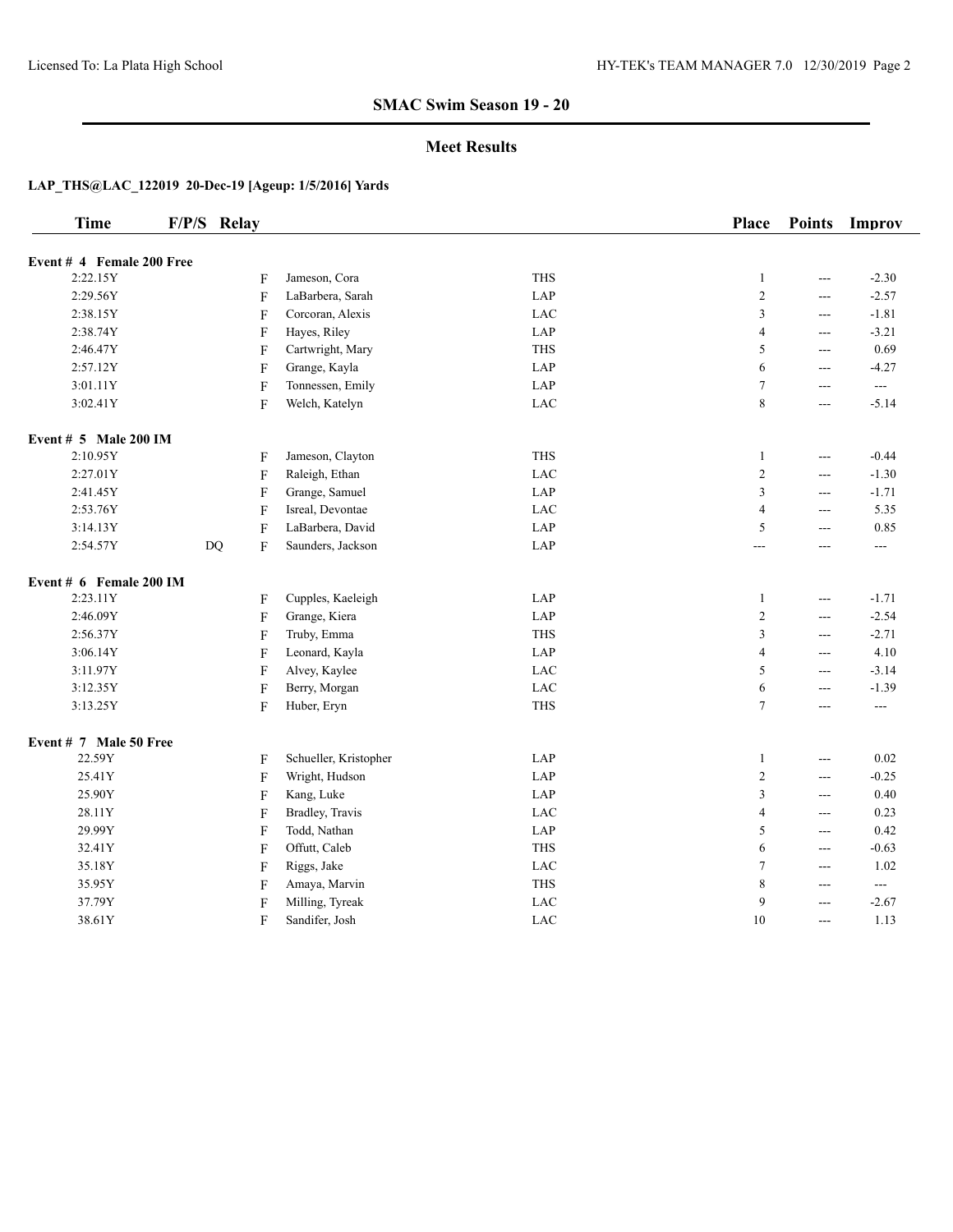#### **Meet Results**

| <b>Time</b>               | F/P/S Relay               |                      |            | <b>Place</b>     | <b>Points</b>  | Improv         |
|---------------------------|---------------------------|----------------------|------------|------------------|----------------|----------------|
| Event # 8 Female 50 Free  |                           |                      |            |                  |                |                |
| 25.28Y                    | F                         | Schueller, Megan     | LAP        | $\mathbf{1}$     | ---            | $-0.63$        |
| 27.49Y                    | F                         | French, Emma         | LAP        | $\overline{c}$   | $\frac{1}{2}$  | 0.02           |
| 28.97Y                    | $\boldsymbol{\mathrm{F}}$ | Maddox, Summer       | LAP        | 3                | ---            | 0.43           |
| 32.12Y                    | ${\bf F}$                 | Hill, Paige          | LAC        | $\overline{4}$   | $\overline{a}$ | 0.96           |
| 33.31Y                    | F                         | Gilligan, Kaela      | <b>LAC</b> | 5                | $\frac{1}{2}$  | $-0.03$        |
| 35.29Y                    | F                         | Gleason, Morgan      | LAP        | 6                | ---            | $-0.35$        |
| 37.06Y                    | F                         | Brown, Abby          | LAC        | $\tau$           | ---            | $-0.42$        |
| 37.29Y                    | F                         | Smallhorn, Alyson    | <b>THS</b> | $\,$ $\,$        | $\frac{1}{2}$  | 1.59           |
| 38.84Y                    | ${\bf F}$                 | Stauffer, Jaelyn     | <b>LAC</b> | 9                | ---            | 0.05           |
| 45.64Y                    | ${\bf F}$                 | Cuvea, Jasmine       | <b>THS</b> | $10\,$           | $\overline{a}$ | 0.17           |
| 49.93Y                    | F                         | Howl, Elizabeth      | <b>THS</b> | 11               | ---            | 0.19           |
| Event $# 11$ Male 100 Fly |                           |                      |            |                  |                |                |
| 54.56Y                    | F                         | Vienneau, Conor      | LAP        | $\mathbf{1}$     | $\frac{1}{2}$  | $---$          |
| 57.21Y                    | $\boldsymbol{\mathrm{F}}$ | Truitt, Justin       | <b>THS</b> | $\sqrt{2}$       | $\overline{a}$ | $-3.45$        |
| 1:08.69Y                  | F                         | Kang, Luke           | LAP        | 3                | ---            | 3.93           |
| 1:09.38Y                  | F                         | Mentzer, Bryan       | LAC        | $\overline{4}$   | ---            | 2.67           |
| 1:15.88Y                  | $\boldsymbol{\mathrm{F}}$ | Grange, Samuel       | LAP        | 5                | $---$          | 5.85           |
| 1:26.06Y                  | $\boldsymbol{\mathrm{F}}$ | Isreal, Devontae     | <b>LAC</b> | 6                | ---            | ---            |
| Event #12 Female 100 Fly  |                           |                      |            |                  |                |                |
| 1:09.27Y                  | F                         | Thompson, Morgan     | LAP        | $\mathbf{1}$     | ---            | $-0.46$        |
| 1:18.27Y                  | F                         | Zelesak, Megan       | LAP        | $\boldsymbol{2}$ | ---            | $\overline{a}$ |
| 1:19.29Y                  | F                         | LaBarbera, Sarah     | LAP        | 3                | $\overline{a}$ | $-2.46$        |
| 1:23.78Y                  | $\boldsymbol{\mathrm{F}}$ | Truby, Emma          | <b>THS</b> | $\overline{4}$   | $---$          | $-1.37$        |
| 1:26.57Y                  | ${\bf F}$                 | Harley, Skylar       | <b>LAC</b> | 5                | ---            | $-1.56$        |
| 1:33.99Y                  | DQ<br>F                   | Wilson, Taylor       | LAC        | ---              | ---            | $---$          |
| Event $#13$ Male 100 Free |                           |                      |            |                  |                |                |
| 57.93Y                    | F                         | Thompkins, Dylan     | LAP        | $\mathbf{1}$     | $\frac{1}{2}$  | 0.77           |
| 59.23Y                    | ${\bf F}$                 | Wright, Hudson       | LAP        | $\sqrt{2}$       | ---            | $-0.46$        |
| 1:07.99Y                  | F                         | Bradley, Travis      | LAC        | 3                | ---            | $-0.18$        |
| 1:19.70Y                  | ${\bf F}$                 | Stewart, Justin      | <b>LAC</b> | $\overline{4}$   | $\overline{a}$ | 1.99           |
| 1:27.47Y                  | $\mathbf F$               | Bearden, Matthew     | LAP        | 5                | $\overline{a}$ | $-3.77$        |
| 1:27.74Y                  | F                         | Vigneault, Alexander | LAP        | 6                | ---            | $-4.76$        |
| 1:25.42Y                  | DQ<br>F                   | Amaya, Marvin        | <b>THS</b> | ---              | ---            | $---$          |
| $_{\rm NS}$               | ${\bf F}$                 | Summers, Nick        | LAC        | ---              | $\overline{a}$ | $---$          |
| <b>DNF</b>                | F                         | Todd, Philip         | LAC        | ---              | $\overline{a}$ | ---            |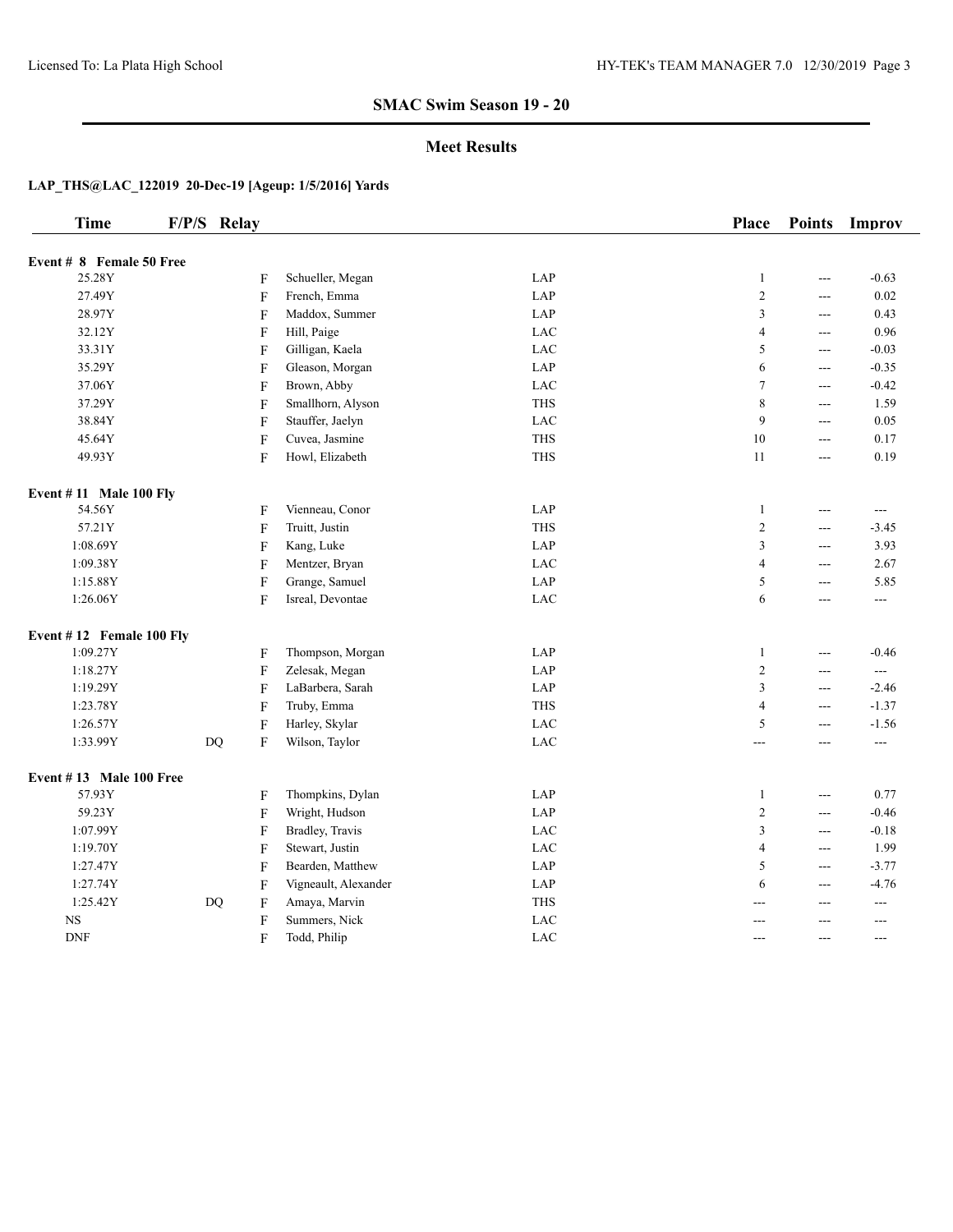#### **Meet Results**

| <b>Time</b>                                             | F/P/S Relay    |                          |                       |            | <b>Place</b>           | <b>Points</b>  | Improv  |
|---------------------------------------------------------|----------------|--------------------------|-----------------------|------------|------------------------|----------------|---------|
| Event #14 Female 100 Free                               |                |                          |                       |            |                        |                |         |
| 58.13Y                                                  | $\mathbf{F}$   | Schueller, Megan         | LAP                   |            | $\mathbf{1}$           | ---            | $-0.34$ |
| 1:06.48Y                                                | F              | Maddox, Summer           | LAP                   |            | $\mathbf{2}$           | ---            | 1.50    |
| 1:12.08Y                                                | F              | Goodell, Celeste         | <b>THS</b>            |            | 3                      | $---$          | $-$     |
| 1:13.43Y                                                | $\mathbf F$    | Miller, Camryn           | LAP                   |            | 4                      | $---$          | 1.48    |
| 1:14.52Y                                                | $\mathbf F$    | Corcoran, Alexis         | LAC                   |            | 5                      | $---$          | 0.92    |
| 1:15.12Y                                                | $\mathbf F$    | Collins, Summer          | LAP                   |            | 6                      | ---            | ---     |
| 1:19.89Y                                                | $\mathbf F$    | Gilligan, Kaela          | LAC                   |            | 7                      | ---            | 0.35    |
| 1:21.24Y                                                | $\mathbf F$    | Landgraf, Annie          | LAC                   |            | 8                      | ---            | $-1.68$ |
| 1:21.69Y                                                | $\mathbf F$    | Welch, Katelyn           | LAC                   |            | 9                      | ---            | $-2.30$ |
|                                                         |                |                          | <b>THS</b>            |            | 10                     |                | $-1.10$ |
| 1:51.76Y                                                | $\mathbf F$    | Cuvea, Jasmine           |                       |            |                        | $---$          |         |
| 2:02.23Y                                                | F              | Howl, Elizabeth          | <b>THS</b>            |            | 11                     | $---$          | $-0.95$ |
| Event $#15$ Male 500 Free                               |                |                          |                       |            |                        |                |         |
| 5:36.18Y                                                | F              | Jameson, Clayton         | <b>THS</b>            |            | $\mathbf{1}$           | ---            | ---     |
| 6:14.75Y                                                | $\mathbf F$    | Brough, Nathaniel        | LAC                   |            | $\overline{2}$         | ---            | $-0.69$ |
| 6:23.05Y                                                | $\mathbf F$    | Romero, Matthew          | LAP                   |            | 3                      | $---$          | 5.18    |
| 7:21.08Y                                                | F              | Valentine, Eric          | LAP                   |            | 4                      | ---            | 1.28    |
| 7:34.03Y                                                | $\mathbf F$    | Ahern, Michael           | LAC                   |            | 5                      | ---            | $-5.96$ |
| 8:24.10Y                                                | F              | Twyman, William          | THS                   |            | 6                      | ---            | $-9.00$ |
| Event #16 Female 500 Free                               |                |                          |                       |            |                        |                |         |
| 6:28.52Y                                                | $\mathbf{F}$   | Thompson, Morgan         | LAP                   |            | 1                      | ---            | 28.02   |
| 7:21.10Y                                                | F              | Hayes, Riley             | LAP                   |            | 2                      | $---$          | 1.54    |
| 7:29.59Y                                                |                |                          | <b>THS</b>            |            | 3                      |                | $-3.10$ |
|                                                         | F              | Huber, Eryn              |                       |            |                        | $---$          |         |
| 7:30.24Y                                                | F              | Cartwright, Mary         | THS                   |            | 4                      | $---$          | $-3.96$ |
| 7:48.36Y                                                | F              | Berry, Morgan            | <b>LAC</b>            |            | 5                      | ---            | 4.45    |
| Event #17 Male 200 Free Relay                           |                |                          |                       |            |                        |                |         |
| 1:35.48Y F                                              | A Relay        | La Plata High School     |                       | LAP        |                        | $---$          |         |
| Schueller, Kristopher (SR)                              |                | Wright, Hudson (JR)      | Kang, Luke (SO)       |            | Vienneau, Conor (SR)   |                |         |
| $1:50.68Y$ F                                            | A Relay        | Lackey High School       |                       | LAC        | $\mathfrak{2}$         | $--$           |         |
| Bradley, Travis (SR)                                    |                | Fletcher, Lukas (SR)     | Raleigh, Ethan (SR)   |            | Brough, Nathaniel (SO) |                |         |
| $2:00.34Y$ F                                            | A Relay        | Thomas Stone High School |                       | <b>THS</b> | 3                      | $--$           |         |
| Truitt, Justin (SR)                                     |                | Offutt, Caleb (SO)       | Amaya, Marvin (JR)    |            | Twyman, William (SR)   |                |         |
| 2:13.17Y F                                              | <b>B</b> Relay | La Plata High School     |                       | LAP        | $\overline{4}$         | $\overline{a}$ |         |
| Bearden, Matthew (SO)                                   |                | Valentine, Eric (SO)     | LaBarbera, David (SR) |            | Todd, Nathan (FR)      |                |         |
| 2:20.50Y F                                              | <b>B</b> Relay | Lackey High School       |                       | LAC        | 5                      | $---$          |         |
| Allen, Marquez (SR)                                     |                | Flythe, Muhammed (SO)    | Brown, Nathaniel (SR) |            | Todd, Philip (SO)      |                |         |
| Event #17 Male 200 Free Relay - Lead-Off Legs (50 Free) |                |                          |                       |            |                        |                |         |
| 22.61Y                                                  | F              | Schueller, Kristopher    | LAP                   |            | ---                    | $---$          | 0.04    |
| 23.97Y                                                  | $\overline{F}$ | Truitt, Justin           | THS                   |            | ---                    | $---$          | $-0.07$ |
| 28.85Y                                                  | F              | Bradley, Travis          | LAC                   |            | ---                    | $---$          | 0.97    |
| 29.89Y                                                  | F              | Allen, Marquez           | LAC                   |            | ---                    | ---            | ---     |
| 37.25Y                                                  | F              | Bearden, Matthew         | LAP                   |            | $---$                  | $---$          | 1.88    |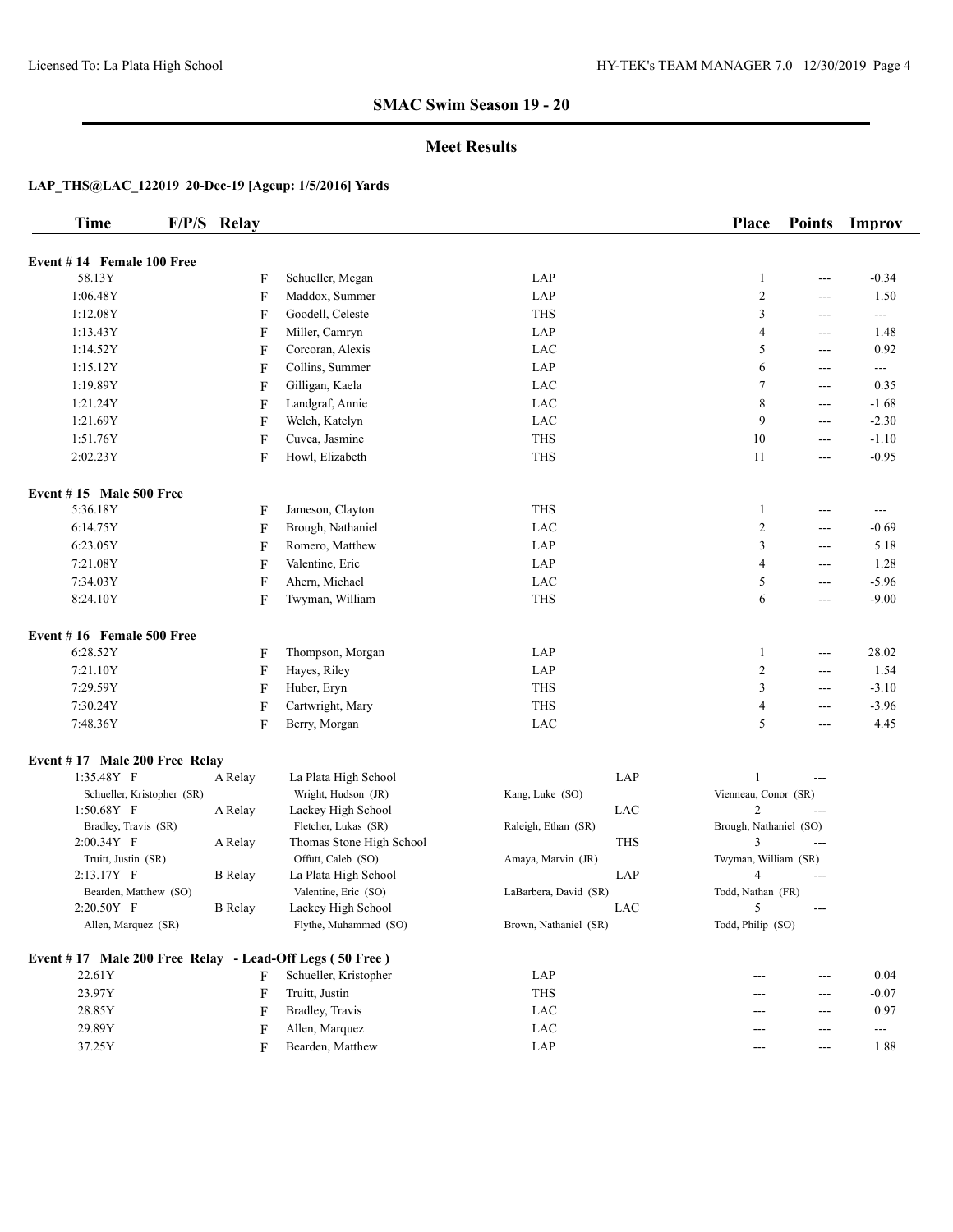#### **Meet Results**

| <b>Time</b>                     | F/P/S Relay | <b>Place</b> | <b>Points</b> | Improv |
|---------------------------------|-------------|--------------|---------------|--------|
|                                 |             |              |               |        |
| Event #18 Female 200 Free Relay |             |              |               |        |

| $1:52.50Y$ F                                              | A Relay                         | La Plata High School     | LAP                   | $\mathbf{1}$          | ---            |          |
|-----------------------------------------------------------|---------------------------------|--------------------------|-----------------------|-----------------------|----------------|----------|
| Schueller, Megan (SR)                                     |                                 | French, Emma (SO)        | Maddox, Summer (SR)   | Thompson, Morgan (JR) |                |          |
| 2:08.44Y F                                                | A Relay                         | Thomas Stone High School | <b>THS</b>            | $\overline{c}$        | ---            |          |
| Jameson, Cora (JR)                                        |                                 | Cartwright, Mary (SR)    | Goodell, Celeste (SR) | Truby, Emma (SO)      |                |          |
| 2:10.75Y F                                                | <b>B</b> Relay                  | La Plata High School     | LAP                   | 3                     | $\overline{a}$ |          |
| Grange, Kiera (FR)                                        |                                 | Miller, Camryn (JR)      | Collins, Summer (SO)  | Tonnessen, Emily (FR) |                |          |
| 2:16.04Y F                                                | A Relay                         | Lackey High School       | LAC                   | $\overline{4}$        | ---            |          |
| Hill, Paige (SO)                                          |                                 | Alvey, Kaylee (FR)       | Landgraf, Annie (SR)  | Harley, Skylar (SR)   |                |          |
| 2:34.99Y F                                                | <b>B</b> Relay                  | Lackey High School       | LAC                   | 5                     | $---$          |          |
| Tameling, Katlyn (FR)                                     |                                 | Stauffer, Jaelyn (FR)    | Martin, Morgan (SO)   | Welch, Katelyn (SR)   |                |          |
| Event #18 Female 200 Free Relay - Lead-Off Legs (50 Free) |                                 |                          |                       |                       |                |          |
| 25.92Y                                                    | F                               | Schueller, Megan         | LAP                   |                       | ---            | 0.01     |
| 29.88Y                                                    | F                               | Jameson, Cora            | <b>THS</b>            | ---                   | ---            | $\cdots$ |
| 32.08Y                                                    | F                               | Hill, Paige              | LAC                   | ---                   | ---            | 0.92     |
| 32.20Y                                                    | F                               | Grange, Kiera            | LAP                   |                       | ---            | 1.14     |
| 37.21Y                                                    | $\boldsymbol{\mathrm{F}}$       | Tameling, Katlyn         | LAC                   | $---$                 | $---$          | $---$    |
| Event $# 19$ Male 100 Back                                |                                 |                          |                       |                       |                |          |
| 56.16Y                                                    | F                               | Vienneau, Conor          | LAP                   | 1                     | $---$          | $-0.51$  |
| 1:18.62Y                                                  | F                               | Saunders, Jackson        | LAP                   | $\overline{c}$        | $---$          | $-2.95$  |
| 1:27.93Y                                                  | F                               | Bauer, Leonardo          | LAC                   | 3                     | ---            | $-2.91$  |
| 1:32.97Y                                                  | $\boldsymbol{\mathrm{F}}$       | Henson, Mark             | LAC                   | $\overline{4}$        | ---            | 1.78     |
| 1:34.16Y                                                  | $\boldsymbol{\mathrm{F}}$       | Butler, Jashonn          | THS                   | 5                     | $---$          | $-0.19$  |
| 1:34.28Y                                                  | F                               | Howl, Walter             | <b>THS</b>            | 6                     | ---            | 6.06     |
| 1:39.61Y                                                  | F                               | Todd, Philip             | LAC                   | 7                     | $---$          | $-0.03$  |
| 1:40.99Y                                                  | $\boldsymbol{\mathrm{F}}$       | Taylor, Todd             | LAP                   | 8                     | $---$          | ---      |
| 1:52.10Y                                                  | $\boldsymbol{\mathrm{F}}$<br>DQ | Brown, Nathaniel         | LAC                   | ---                   | $---$          | $---$    |
| 1:45.49Y                                                  | DQ<br>$\mathbf F$               | LaBarbera, David         | LAP                   | ---                   | ---            | ---      |
| Event #20 Female 100 Back                                 |                                 |                          |                       |                       |                |          |
| 1:05.28Y                                                  | F                               | Cupples, Kaeleigh        | LAP                   | 1                     | ---            | $-1.76$  |
| 1:19.14Y                                                  | $\boldsymbol{\mathrm{F}}$       | Jameson, Cora            | <b>THS</b>            | $\overline{c}$        | ---            | 6.51     |
| 1:22.09Y                                                  | F                               | Leonard, Kayla           | LAP                   | 3                     | $--$           | $-1.51$  |
| 1:30.85Y                                                  | F                               | Grange, Kayla            | LAP                   | $\overline{4}$        | $\overline{a}$ | $-0.96$  |
| 1:42.61Y                                                  | F                               | Tameling, Katlyn         | LAC                   | 5                     | ---            | $-5.36$  |
| 1:43.76Y                                                  | F                               | Brown, Abby              | LAC                   | 6                     | ---            | $--$     |
| 1:46.33Y                                                  | $\boldsymbol{\mathrm{F}}$       | Bugert, Julianna         | LAC                   | 7                     | $---$          | 5.74     |
| 1:48.94Y                                                  | $\boldsymbol{\mathrm{F}}$       | Smallhorn, Alyson        | THS                   | 8                     | $--$           | 2.09     |
| 1:20.90Y                                                  | $\boldsymbol{\mathrm{F}}$<br>DQ | Hill, Paige              | $_{\rm LAC}$          |                       | ---            | ---      |
| 1:30.08Y                                                  | <b>DQ</b><br>F                  | Tonnessen, Emily         | LAP                   | $- - -$               | ---            | ---      |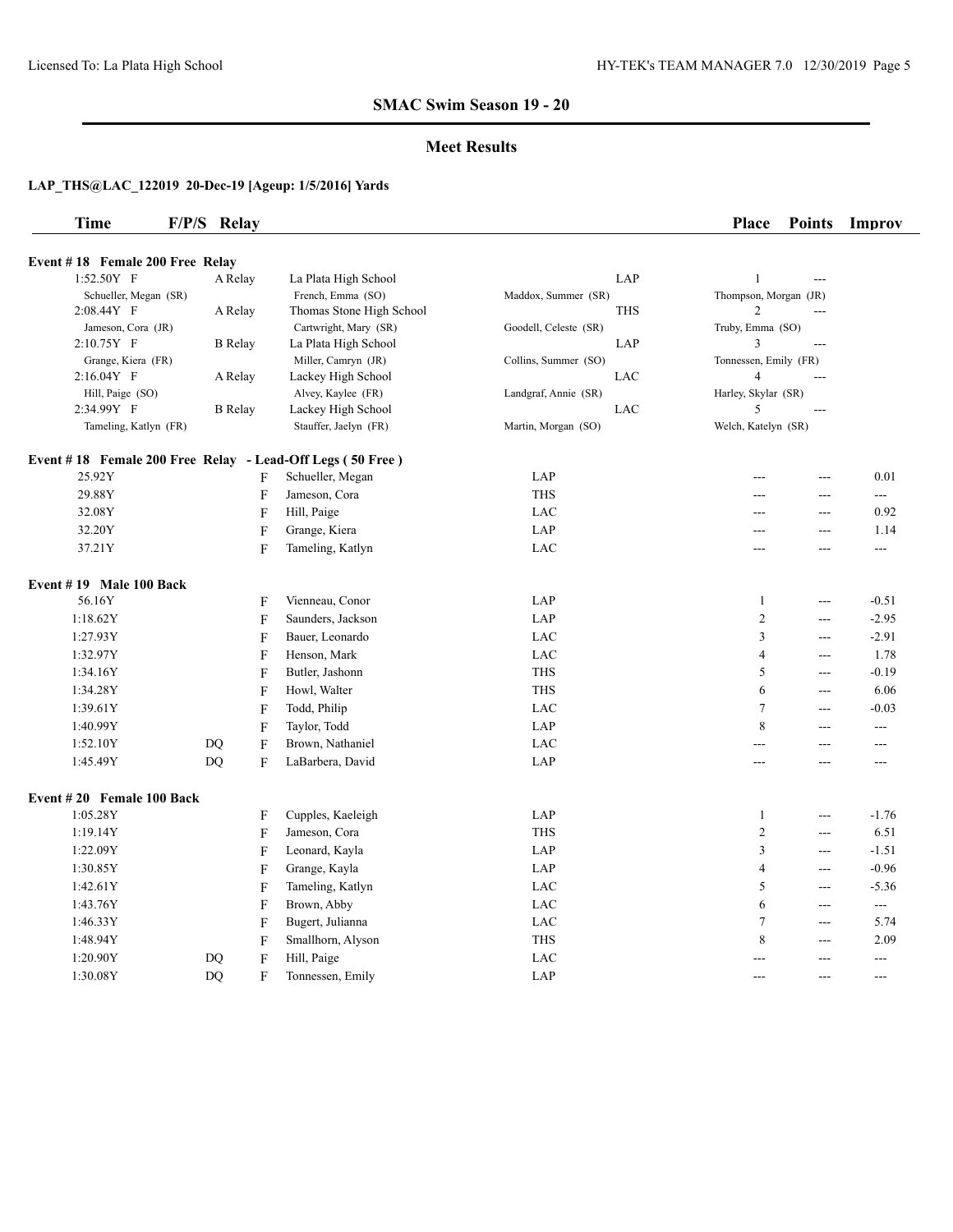#### **Meet Results**

| <b>Time</b>                                              | F/P/S Relay    |              |                          |                             | Place                  | <b>Points</b>  | Improv   |
|----------------------------------------------------------|----------------|--------------|--------------------------|-----------------------------|------------------------|----------------|----------|
| Event #21 Male 100 Breast                                |                |              |                          |                             |                        |                |          |
| 58.88Y                                                   |                | F            | Schueller, Kristopher    | $\ensuremath{\mathrm{LAP}}$ | $\mathbf{1}$           | ---            | $-1.16$  |
| 1:13.16Y                                                 |                | $\mathbf{F}$ | Raleigh, Ethan           | LAC                         | $\overline{c}$         | ---            | 0.69     |
| 1:26.84Y                                                 |                | F            | Valentine, Eric          | LAP                         | 3                      | ---            | 2.80     |
| 1:27.77Y                                                 |                | F            | Kozlowski, Julian        | LAC                         | 4                      | ---            | $-7.10$  |
| 1:28.42Y                                                 |                | F            | Todd, Nathan             | LAP                         | 5                      | ---            | $\cdots$ |
| 1:29.95Y                                                 |                | F            | Ahern, Michael           | LAC                         | 6                      | ---            | 3.01     |
| 2:44.51Y                                                 | DQ             | F            | Offutt, Caleb            | <b>THS</b>                  | ---                    | ---            | $---$    |
| 2:02.59Y                                                 | <b>DQ</b>      | F            | Sandifer, Josh           | LAC                         | $---$                  | ---            | $---$    |
|                                                          |                |              |                          |                             |                        |                |          |
| Event #22 Female 100 Breast                              |                |              |                          |                             |                        |                |          |
| 1:18.92Y                                                 |                | F            | Zelesak, Megan           | LAP                         | 1                      | $---$          | $-0.41$  |
| 1:27.56Y                                                 |                | F            | Miller, Camryn           | LAP                         | $\overline{c}$         | ---            | 1.19     |
| 1:35.22Y                                                 |                | F            | Goodell, Celeste         | <b>THS</b>                  | 3                      | ---            | $-0.69$  |
| 1:41.29Y                                                 |                | F            | Alvey, Kaylee            | LAC                         | 4                      | $\overline{a}$ | 1.24     |
| 1:41.79Y                                                 |                | F            | Martin, Morgan           | <b>LAC</b>                  | 5                      | ---            | 0.92     |
| 1:43.64Y                                                 |                | F            | McCowan, Jenna           | LAP                         | 6                      | ---            | $-0.84$  |
| 1:53.25Y                                                 |                | F            | Bragunier, Devon         | LAP                         | 7                      | ---            | ---      |
| 1:55.65Y                                                 |                | F            | Klinger, Charlie         | LAC                         | 8                      | ---            | 3.09     |
| Event #23 Male 400 Free Relay                            |                |              |                          |                             |                        |                |          |
| 4:04.66Y F                                               | A Relay        |              | Lackey High School       | LAC                         | $\mathbf{1}$           | $\overline{a}$ |          |
| Raleigh, Ethan (SR)                                      |                |              | Brough, Nathaniel (SO)   | Bradley, Travis (SR)        | Mentzer, Bryan (SR)    |                |          |
| 4:07.40Y F                                               | A Relay        |              | La Plata High School     | LAP                         | 2                      | $\overline{a}$ |          |
| Thompkins, Dylan (SO)                                    |                |              | Grange, Samuel (JR)      | Saunders, Jackson (SO)      | Romero, Matthew (JR)   |                |          |
| 4:16.44Y F                                               | A Relay        |              | Thomas Stone High School | <b>THS</b>                  | 3                      | ---            |          |
| Jameson, Clayton (SO)                                    |                |              | Twyman, William (SR)     | Butler, Jashonn (SO)        | Truitt, Justin (SR)    |                |          |
| 5:06.13Y F                                               | <b>B</b> Relay |              | Lackey High School       | LAC                         | $\overline{4}$         | $\overline{a}$ |          |
| Stewart, Justin (SR)                                     |                |              | Ahern, Michael (SO)      | Berghoefer, Luke (JR)       | Allen, Marquez (SR)    |                |          |
| 5:45.09Y F                                               | <b>B</b> Relay |              | La Plata High School     | LAP                         | 5                      | $\overline{a}$ |          |
| Taylor, Todd (FR)                                        |                |              | LaBarbera, David (SR)    | Vigneault, Alexander (FR)   | Bearden, Matthew (SO)  |                |          |
| Event #23 Male 400 Free Relay - Lead-Off Legs (100 Free) |                |              |                          |                             |                        |                |          |
| 53.07Y                                                   |                | F            | Jameson, Clayton         | <b>THS</b>                  |                        | $---$          | 0.24     |
| 58.43Y                                                   |                | F            | Thompkins, Dylan         | LAP                         | ---                    | ---            | 1.27     |
| 59.01Y                                                   |                | F            | Raleigh, Ethan           | LAC                         | $---$                  | ---            | $-2.44$  |
| 1:06.95Y                                                 |                | F            | Stewart, Justin          | <b>LAC</b>                  |                        | ---            | $-10.76$ |
| 1:22.68Y                                                 |                | F            | Taylor, Todd             | LAP                         | $---$                  | $---$          | 7.48     |
| Event #24 Female 400 Free Relay                          |                |              |                          |                             |                        |                |          |
| 4:26.45Y F                                               | A Relay        |              | La Plata High School     | LAP                         | $\mathbf{1}$           | $\overline{a}$ |          |
| LaBarbera, Sarah (SR)                                    |                |              | Maddox, Summer (SR)      | Zelesak, Megan (SO)         | Cupples, Kaeleigh (FR) |                |          |
| 5:11.79Y F                                               | A Relay        |              | Lackey High School       | LAC                         | 2                      | $---$          |          |
| Landgraf, Annie (SR)                                     |                |              | Berry, Morgan (SO)       | Gilligan, Kaela (SR)        | Corcoran, Alexis (FR)  |                |          |
| 5:54.69Y F                                               | <b>B</b> Relay |              | La Plata High School     | LAP                         | 3                      | $\overline{a}$ |          |
| Schmidt, Madeline (FR)                                   |                |              | Anderson, Lauren (SO)    | Hamilton, Kurstyn (JR)      | Taylor, Taylynn (FR)   |                |          |
| 6:14.05Y F                                               | <b>B</b> Relay |              | Lackey High School       | LAC                         | 4                      | $\overline{a}$ |          |
| Stauffer, Jaelyn (FR)                                    |                |              | Brown, Abby (SO)         | Klinger, Charlie (SO)       | Welch, Katelyn (SR)    |                |          |